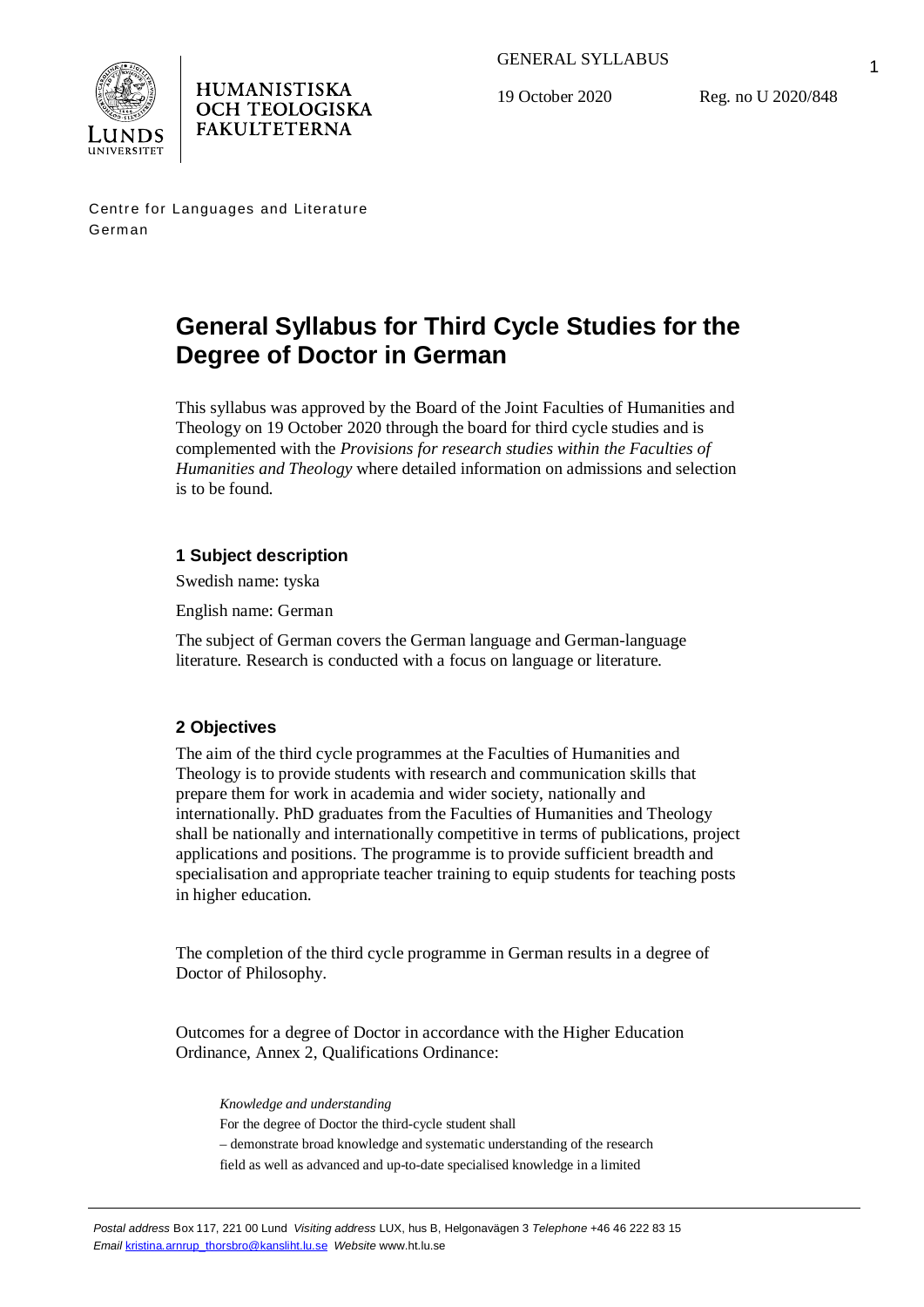area of this field, and

– demonstrate familiarity with research methodology in general and the methods of the specific field of research in particular.

#### *Competence and skills*

For the degree of Doctor the third-cycle student shall – demonstrate the capacity for scholarly analysis and synthesis as well to review and assess new and complex phenomena, issues and situations autonomously and critically

– demonstrate the ability to identify and formulate issues with scholarly precision critically, autonomously and creatively, and to plan and use appropriate methods to undertake research and other qualified tasks within predetermined time frames and to review and evaluate such work – demonstrate through a dissertation the ability to make a significant contribution to the formation of knowledge through his or her own research – demonstrate the ability in both national and international contexts to present and discuss research and research findings authoritatively in speech and writing and in dialogue with the academic community and society in general – demonstrate the ability to identify the need for further knowledge, and – demonstrate the capacity to contribute to social development and support the learning of others both through research and education and in some other qualified professional capacity.

#### *Judgement and approach*

For the degree of Doctor the third-cycle student shall – demonstrate intellectual autonomy and disciplinary rectitude as well as the ability to make assessments of research ethics, and – demonstrate specialised insight into the possibilities and limitations of research, its role in society and the responsibility of the individual for how it is used.

#### Outcomes for a degree of Doctor in German:

To obtain a degree of Doctor in German, the doctoral student shall:

#### *Knowledge and understanding*

- demonstrate a thorough knowledge of the structures and use of the German language, and of linguistic theories and their application to the German language, and
- demonstrate a thorough knowledge of German-language literature and its history, and of literary theories and their application to German literature.

#### *Competence and skills*

- demonstrate the ability to authoritatively present and discuss research and research findings in spoken and written German in dialogue with the academic community and society in general.

#### *Judgement and approach*

- demonstrate an understanding of the social aspects and history of ideas that differentiate the German language areas from other areas in the world.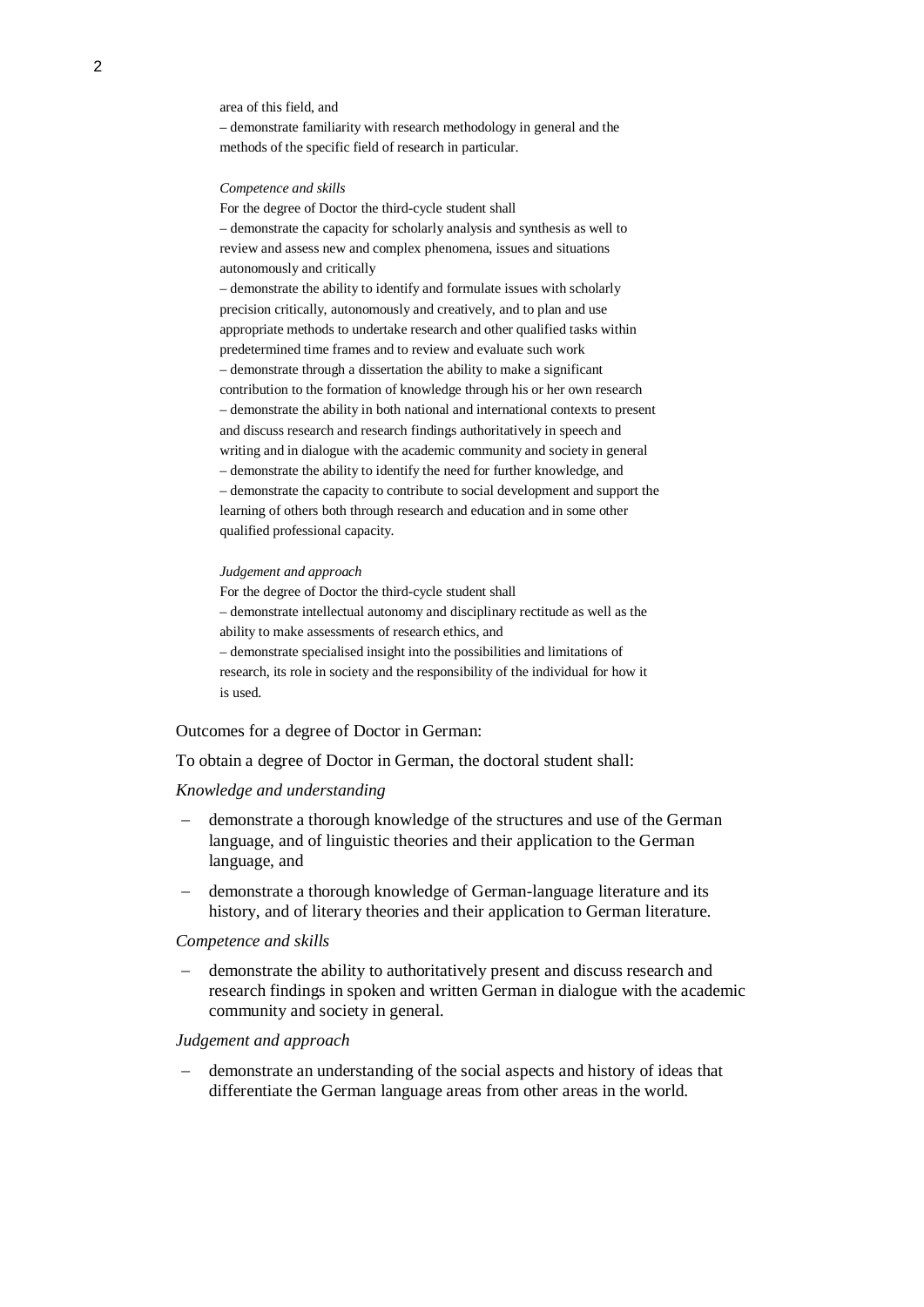When specialising in linguistics, the doctoral student shall also

## *Knowledge and understanding*

- demonstrate in-depth knowledge of the structures and use of the German language, and
- demonstrate in-depth knowledge of linguistic theories and their application to the German language.

## *Competence and skills*

- demonstrate a sound ability to express themselves appropriately and confidently in both written and spoken German using different registers, and particularly in an academic register,
- demonstrate an ability to apply a range of relevant linguistics methods.

## When specialising in literature, the doctoral student shall also

## *Knowledge and understanding*

- demonstrate in-depth knowledge of German literature and literary history, and
- demonstrate in-depth knowledge of literary theories and their application to German literature.

#### *Competence and skills*

- demonstrate a sound ability to express themselves appropriately and confidently in both written and spoken German using different registers, and particularly in an academic register,
- demonstrate an ability to apply a range of relevant literary methods.

## **3 Admission requirements**

Pursuant to the Higher Education Ordinance, Chapter 7 Section 35, the requirements for admission to third-cycle studies are as follows:

The requirements for admission to third-cycle courses and study programmes are that the applicant:

1. meets the general and specific entry requirements that the higher education institution may have laid down, and

2. is considered in other respects to have the ability required to benefit from

the course or study programme.

For admission to third cycle studies at the Faculties of Humanities and Theology, it is always the applicant's responsibility to document his or her eligibility at the deadline for applications.

## *3.1 General admission requirements*

Pursuant to the Higher Education Ordinance, Chapter 7 Section 39, the general requirements for admission to third cycle studies are as follows:

A person meets the general entry requirements for third-cycle courses and study programmes if he or she: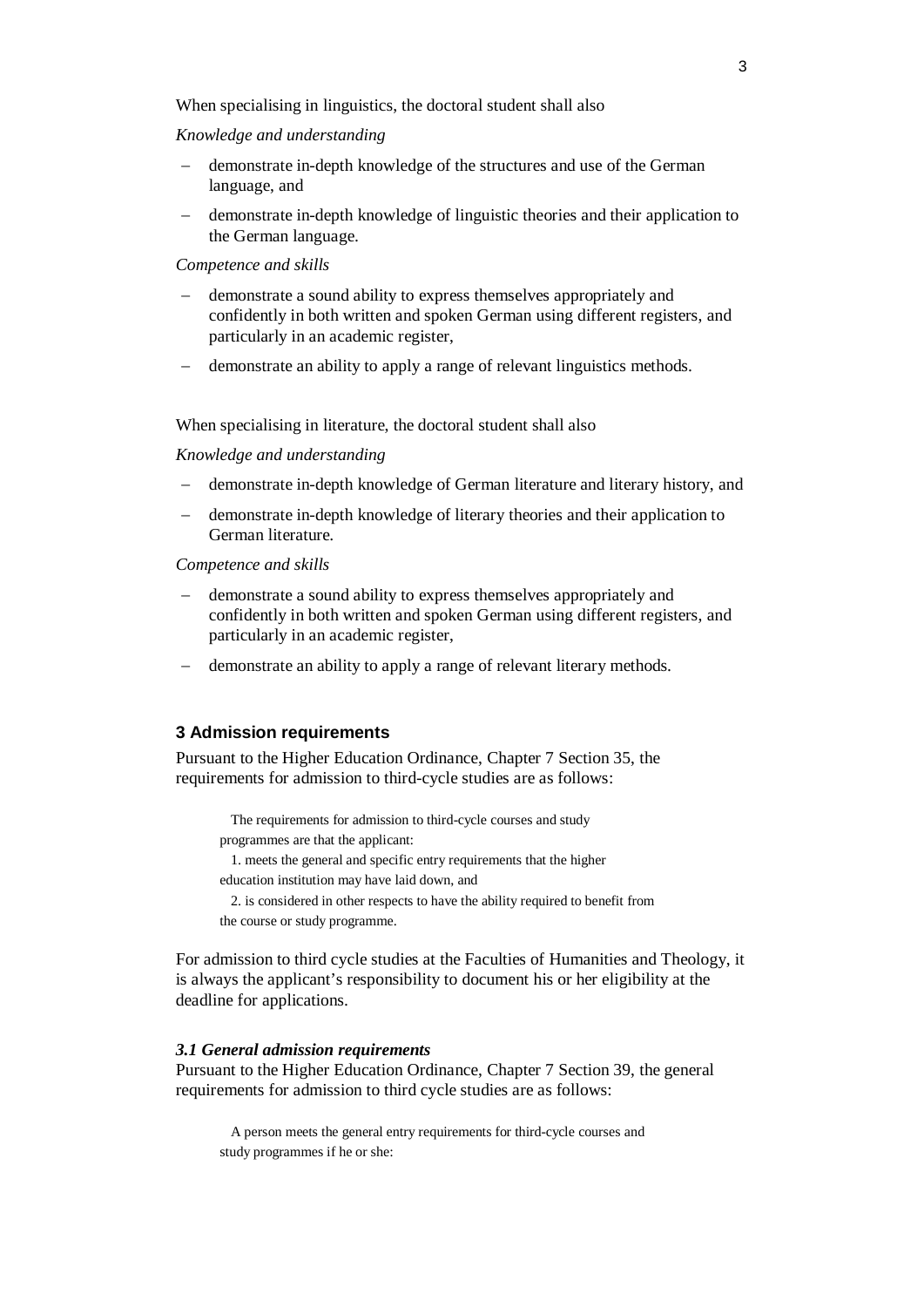1. has been awarded a second-cycle qualification

2. has satisfied the requirements for courses comprising at least 240 credits of which at least 60 credits were awarded in the second-cycle, or

3. has acquired substantially equivalent knowledge in some other way in Sweden or abroad.

The higher education institution may permit an exemption from the general entry requirements for an individual applicant, if there are special grounds.

Second cycle courses and papers (see Specific admission requirements below) must be categorised as such in the relevant course syllabus.

At the Faculties of Humanities and Theology, the second cycle is defined in accordance with the Higher Education Act Chapter 1 Section 9:

Second-cycle courses and study programmes shall be based fundamentally on the knowledge acquired by students during first-cycle courses and study programmes, or its equivalent.

Second-cycle courses and study programmes shall involve the acquisition of specialist knowledge, competence and skills in relation to first-cycle courses and study programmes, and in addition to the requirements for first-cycle courses and study programmes shall:

- further develop the ability of students to integrate and make autonomous use of their knowledge

- develop the students' ability to deal with complex phenomena, issues and situations, and

- develop the students' potential for professional activities that demand considerable autonomy, or for research and development work.

Assessment of equivalent knowledge (point 3) will normally only be made when the applicant's qualifications are from an educational system in which the above definition of 'second cycle' is not applicable.

#### *3.2 Specific admission requirements*

A person meets the specific admission requirements for third cycle courses and study programmes in German if he or she

- has completed a second-cycle degree in German specialising in language or literature
- has completed a second-cycle degree project in German with a focus on language or literature totalling at least 15 credits, and
- has a strong proficiency in both written and spoken German.

A person also meets the specific admission requirements if he or she has acquired equivalent knowledge in Sweden or abroad.

## *3.3 Credit transfer*

The Higher Education Ordinance, Chapter 6:

*Credit transfer*

Section 6 If a student at a higher education institution in Sweden has successfully completed a higher education course or study programme, she or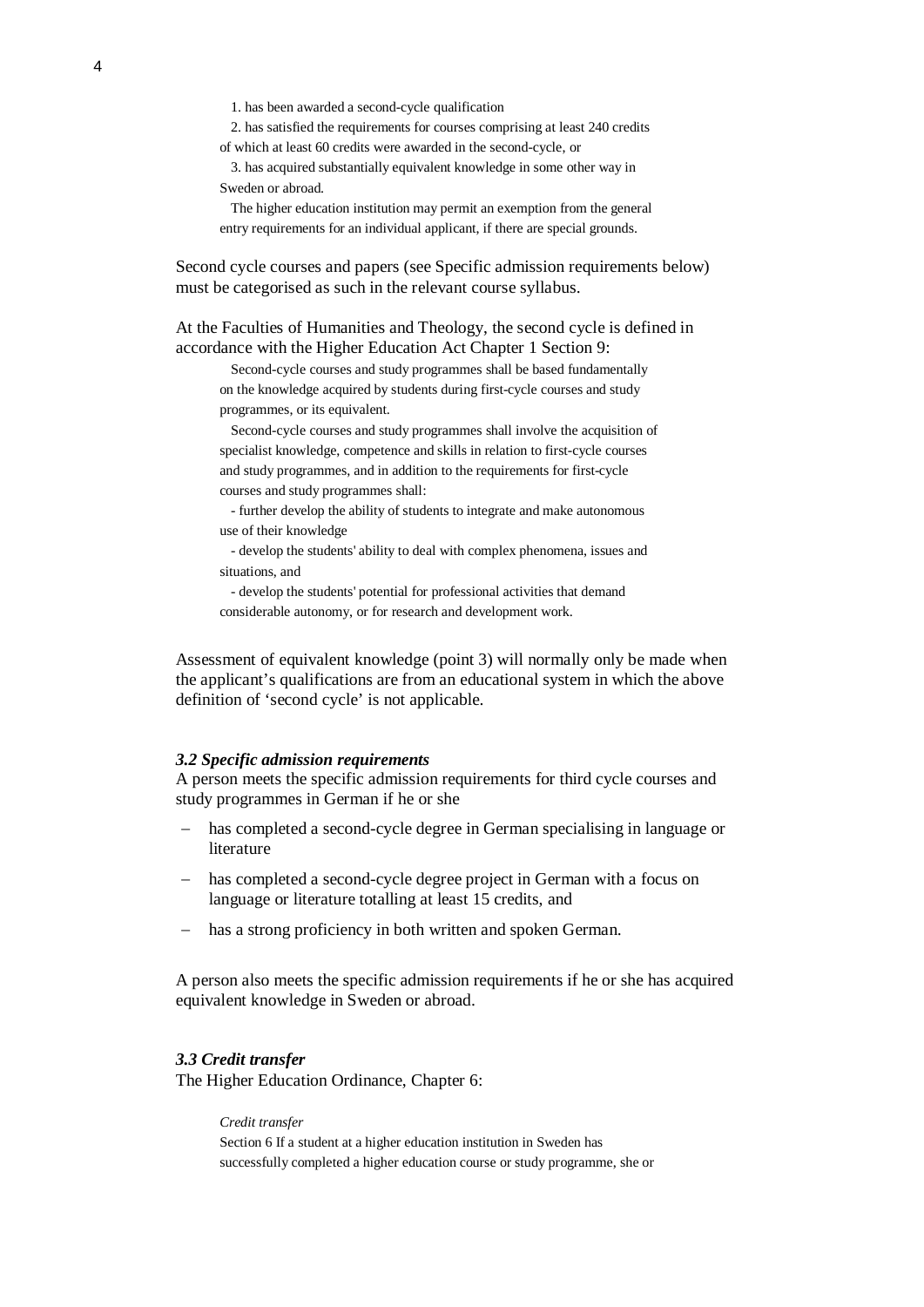he is entitled to transfer the credits awarded for a course or study programme at another higher education institution. This does not apply, however, if there is a substantial difference between these courses or study programmes.

 The same applies for students who have successfully completed a course or study programme:

1. at a university or higher education institution in Denmark, Finland, Iceland or Norway or a signatory to the Council of Europe's Convention of 11 April 1997 on the Recognition of Qualifications concerning Higher Education in the European Region (Swedish Treaty Series 2001:46), or

2. at Nordiska högskolan för folkhälsovetenskap (NHV – The Nordic School of Public Health).

Section 7 A student is entitled to transfer credits from a course or study programme other than that laid down in Section 6 if the nature and extent of the knowledge and skills cited by the student are such that they correspond on the whole to the course or study programme for which the credits are to be recognised. A student may also be given credit for corresponding knowledge and skills acquired in a vocational or professional capacity.

Section 8 The higher education institution shall assess whether credits can be awarded for the prior course or study programme or professional or vocational experience.

 Credits may only be awarded to those who are students unless otherwise provided by statute or ordinance.

At the Faculties of Humanities and Theology, students must apply for credit transfer. The application will only be considered if it is submitted together with an application for admission to third cycle studies. A decision on credit transfer is taken in conjunction with a decision on admission. Credit transfer normally affects the length of the doctoral studentship awarded in the decision on admission. In conjunction with a proposed admission, the relevant department is to propose the length of the doctoral studentship and any credit transfer.

#### *3.4. Selection*

The Higher Education Ordinance, Chapter 7 Section 41:

In selecting between applicants who meet the requirements laid down in Sections 35 & 36 their ability to benefit from the course or study programme shall be taken into account.

The higher education institution determines which assessment criteria shall be used in determining the ability to benefit from the courses and study programmes.

However, the fact that an applicant is considered able to transfer credits from prior courses and study programmes or for professional or vocational experience may not alone give the applicant priority over other applicants.

The Faculties of Humanities and Theology will assess the applicant's ability to benefit from the programme against the criteria of quality, quantity, development and relevance.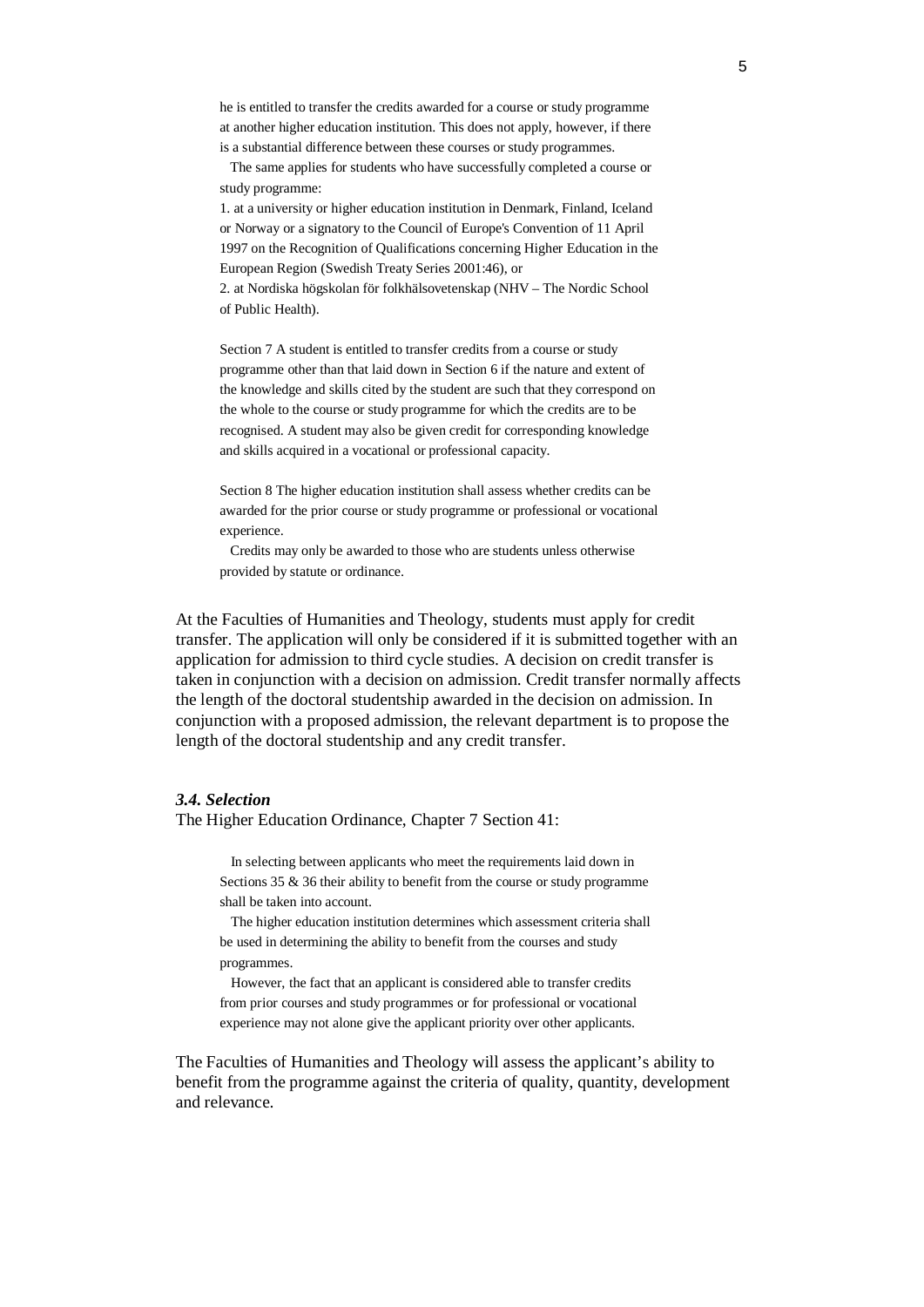## **4 The programme for a degree of Doctor**

Third cycle studies comprise four years of full-time study (240 credits). Part-time studies (at least 50%) may be pursued but must be completed within eight years.

## *4.1 Programme design*

The programme comprises 240 credits, made up of courses comprising 60 credits and an academic thesis (PhD thesis) comprising 180 credits. Teaching is in the form of courses and seminars, and supervision of the thesis work.

For a degree of Doctor the research student must have successfully completed all examinations in the programme and the PhD thesis.

#### *4.2 Supervision*

At least two supervisors shall be appointed for each doctoral student. One of them shall be nominated as the principal supervisor. The principal supervisor must have the qualifications of an associate professor and be employed at Lund University. The assistant supervisor must have a PhD degree. The supervisors must have completed supervisor training or be judged by the faculty board to have corresponding qualifications.

The individual study plan must specify the duties and responsibilities of each of the supervisors. Supervision comprises both help with the orientation of studies and thesis work and support throughout the studies. Doctoral students are entitled to supervision comprising 300 working hours distributed across the four-year study period. The hours are to include the supervisor's preparation for supervision (such as reading of thesis drafts), the supervision sessions and the overall planning of the programme, for example with regard to the individual study plan. However, tuition and assessment of the student in the context of third cycle courses are not to be included in the hours for supervision. The extent of supervision will vary throughout the programme and is to be detailed in the individual study plan and specified in the supervisors' duties plans.

The Higher Education Ordinance, Chapter 6 Section 28:

An individual doctoral student who so requests shall be allowed to change supervisor.

## *4.3 Individual study plan*

The Higher Education Ordinance, Chapter 6 Section 29:

An individual study plan shall be drawn up for each doctoral student. This plan shall contain the undertakings made by the doctoral student and the higher education institution and a timetable for the doctoral student's study programme. The plan shall be adopted after consultation with the doctoral student and his or her supervisors.

The individual study plan shall be reviewed regularly and amended by the higher education institution to the extent required after consultation with the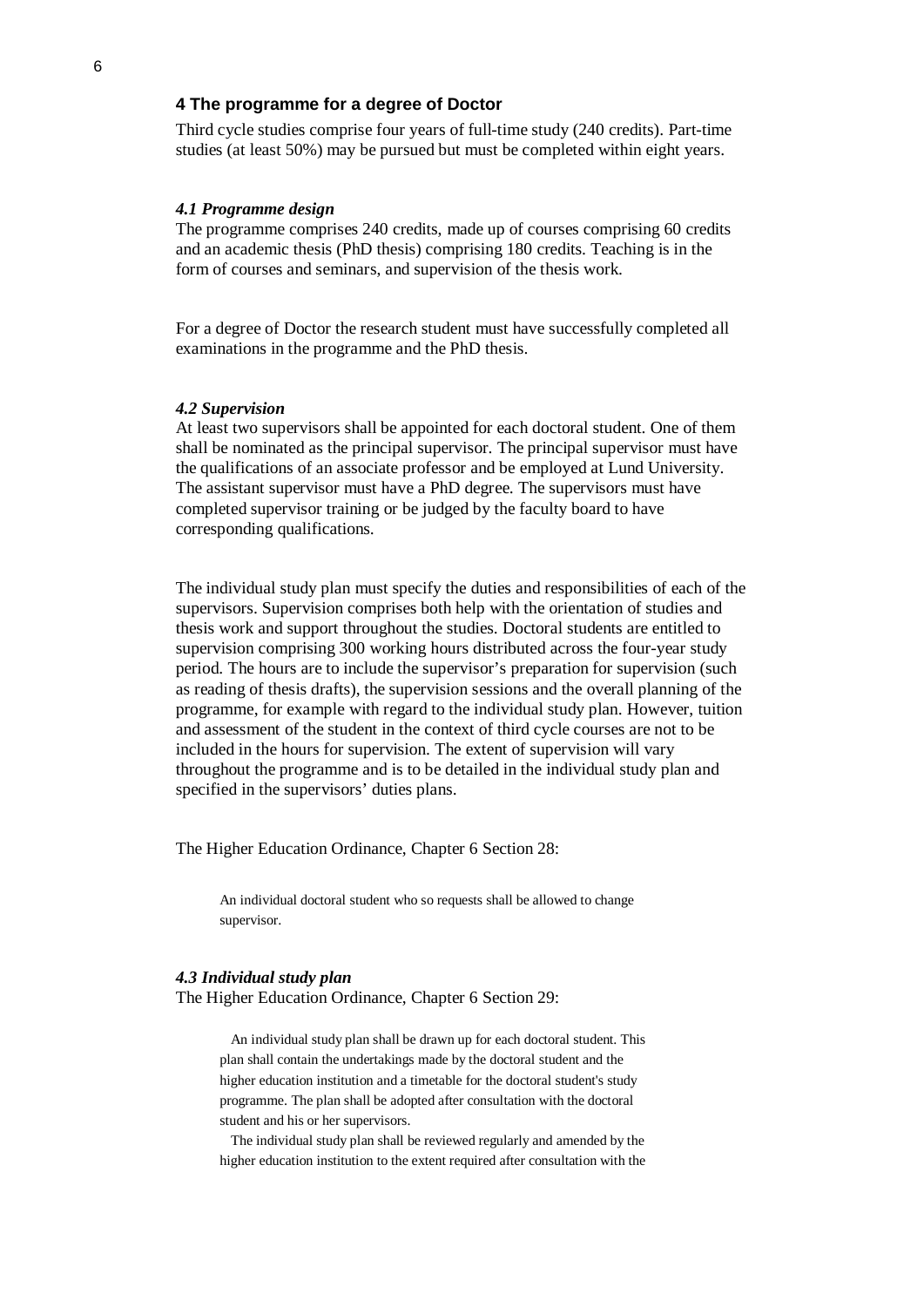doctoral student and his or her supervisors. The period of study may only be extended if there are special grounds for doing so. Such grounds may comprise leave of absence because of illness, leave of absence for service in the defence forces or an elected position in a trade union or student organisation, or parental leave.

The Faculties of Humanities and Theology have decided to adopt a digital tool for individual study plans. The study plan is to be printed and signed once a year by the doctoral student, principal supervisor, head of department and pro dean. Please see instructions appended to the tool.

The obligations of the doctoral student are specified in the Higher Education Ordinance, Chapter 6 Section 30.

## *4.4 Courses and seminars*

The courses that can be included in the programme may be courses offered by the home department or by other departments at or outside Lund University. The Faculties of Humanities and Theology provide a compulsory introduction course of 7.5 credits.

Regulations for third cycle education at Lund University, section 9:

All doctoral students shall be offered training in teaching and learning in higher education of at least two weeks. Doctoral students who teach in the first or second cycle shall have completed introductory training of at least two weeks or acquired equivalent knowledge in another way.

The faculty board shall decide whether training in higher education teaching and learning shall take the form of an examined component of the programme or form part of the doctoral student's departmental duties.

At the Faculties of Humanities and Theology, the two weeks of training is to take place as a compulsory and assessed component of the programme. Two weeks of introductory training correspond to 3 credits in the study programme.

The core course in German with specialisation in language or literature comprises 49.5 credits and includes modules to be determined in consultation with the supervisor(s)/examiner.

The individual study plan is to specify the courses that can be credited towards the degree, including compulsory courses and previous courses for which credit transfer has been granted at the admission of the student (see section 3.3 above). For courses taken at other faculties, the number of credits available for transfer will be determined by the examiner when the courses are to be entered in the individual study plan.